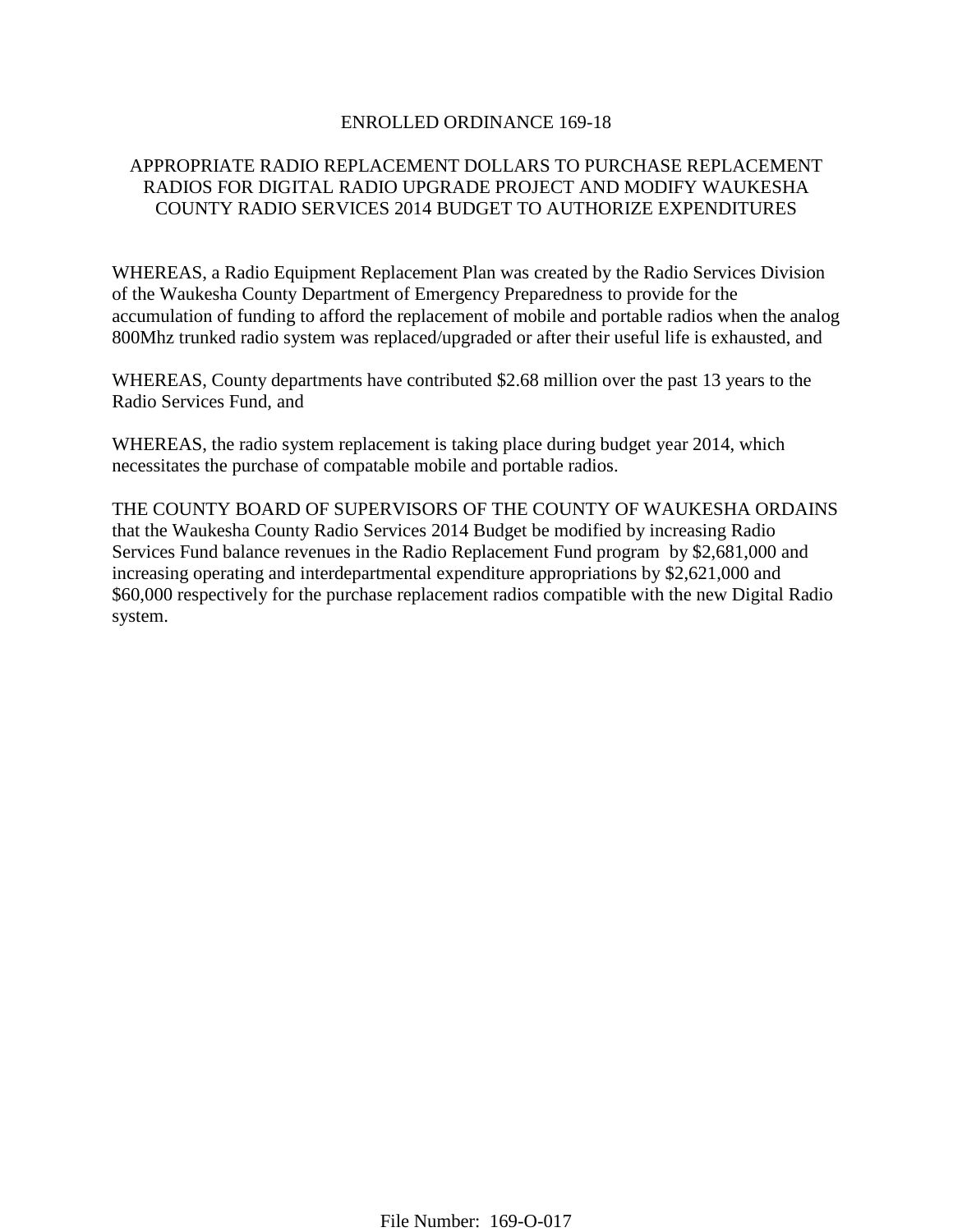#### Fiscal Note

#### APPROPRIATE RADIO REPLACEMENT DOLLARS TO PURCHASE REPLACEMENT RADIOS FOR DIGTIAL RADIO UPGRADE PROJECT AND MODIFY WAUKESHA COUNTY RADIO SERVICES 2014 BUDGET TO AUTHORIZE EXPENDITURES

The ordinance appropriates accumulated reserved radio equipment replacement plan dollars (Radio Services Fund Balance) for the purchase, programming, and installation of new radios. Departments utilizing the County radio system have contributed \$2,681,000 to the radio equipment replacement plan since 2000 through annual interdepartmental charges included in Department budgets. The Digital Radio System Upgrade capital project (project number 200815) will be implemented in 2014, which will require participating agencies to upgrade to Project 25 (P25) compliant radios and equipment.

The proposed ordinance will appropriate \$2,681,000 of this Fund Balance to increase operating expenses by 2,621,000 for the purchase of radios and equipment and increase Interdepartmental charges by \$60,000 for programming/installations of the new radios.

While Radio Services and the vendor are currently working with departments to determine the best mix of radios to fit their needs, the Department estimates that the amount appropriated will be more than sufficient. To fund the eventual replacement of the new radios, Departments will continue to pay into the radio equipment replacement plan, adjusted to factor in the new radio inventory. No direct tax levy impact is anticipated from this ordinance.

Linda Withouski

Linda G. Witkowski Budget Manager

AD 5/7/2014 BAJ# 2014-00003727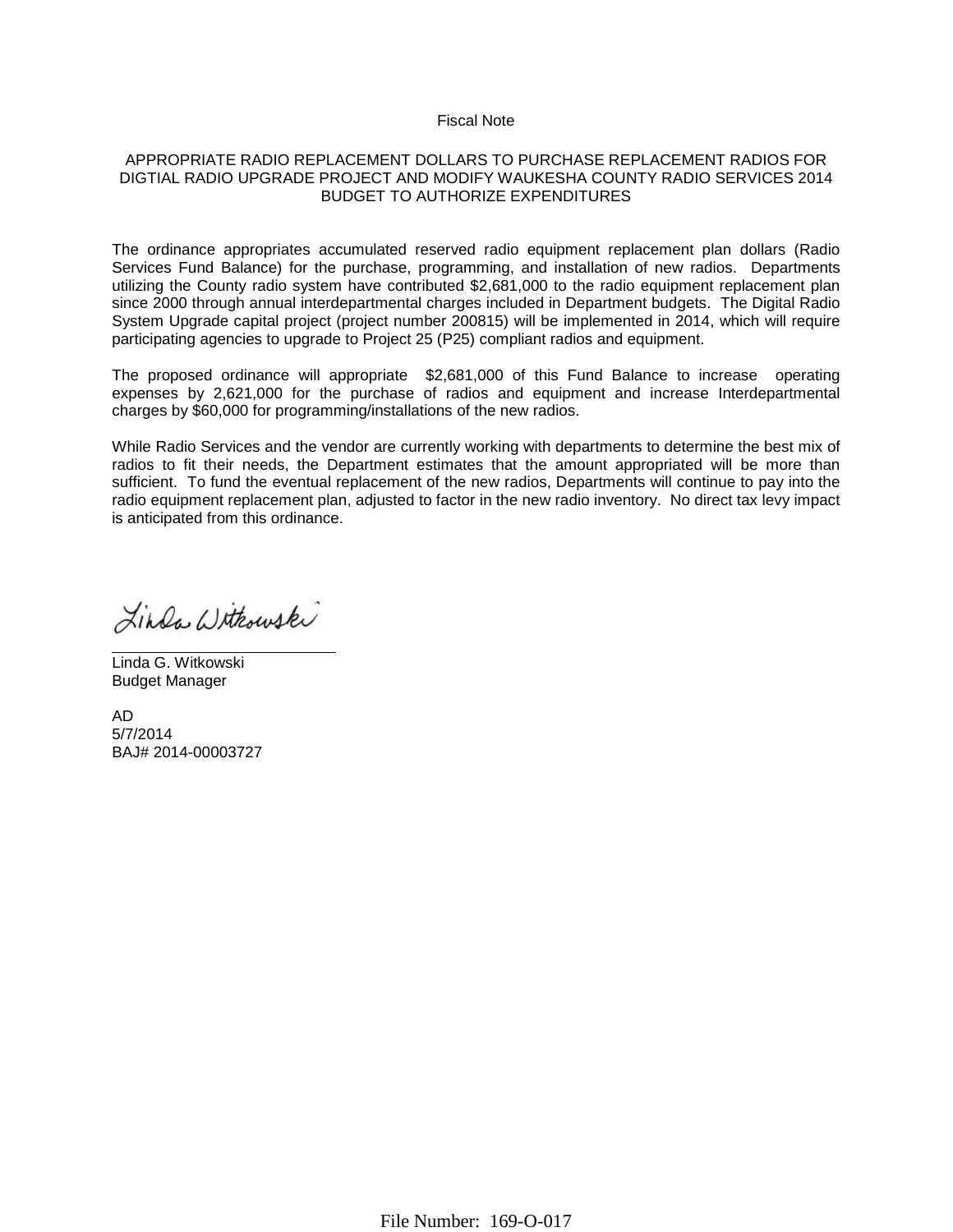# APPROPRIATE RADIO REPLACEMENT DOLLARS TO PURCHASE REPLACEMENT RADIOS FOR DIGITAL RADIO UPGRADE PROJECT AND MODIFY WAUKESHA COUNTY RADIO SERVICES 2014 BUDGET TO AUTHORIZE EXPENDITURES

Approved By: Judiciary & Law Enforcement Committee

Peter M. Wolff, Chair

Jim Batzko

Janel Brandtjen

Mighael A. Crowely

immini athleen M. Cummings

obert L. Kol

Carl Pettis

Approved By: **Finance Committee** 

Kennich

James A. Heinrich, Chair

Eric Highum

**Richard Morris** 

Larry Nelson

uane E. Paulson

Steve Whittow

William J. Zaborow

The foregoing legislation adopted by the County Board of Supervisors of Waukesha County, Wisconsin, was presented to the County Executive on:

Kathleen Lavas Date:

The foregoing legislation adopted by the County Board of Supervisors of Waukesha County, Wisconsin, is hereby:

Approved: Vetoed:

Date:  $\overline{\phantom{a}}$ 

Daniel P. Vrakas, County Executive

169-O-017